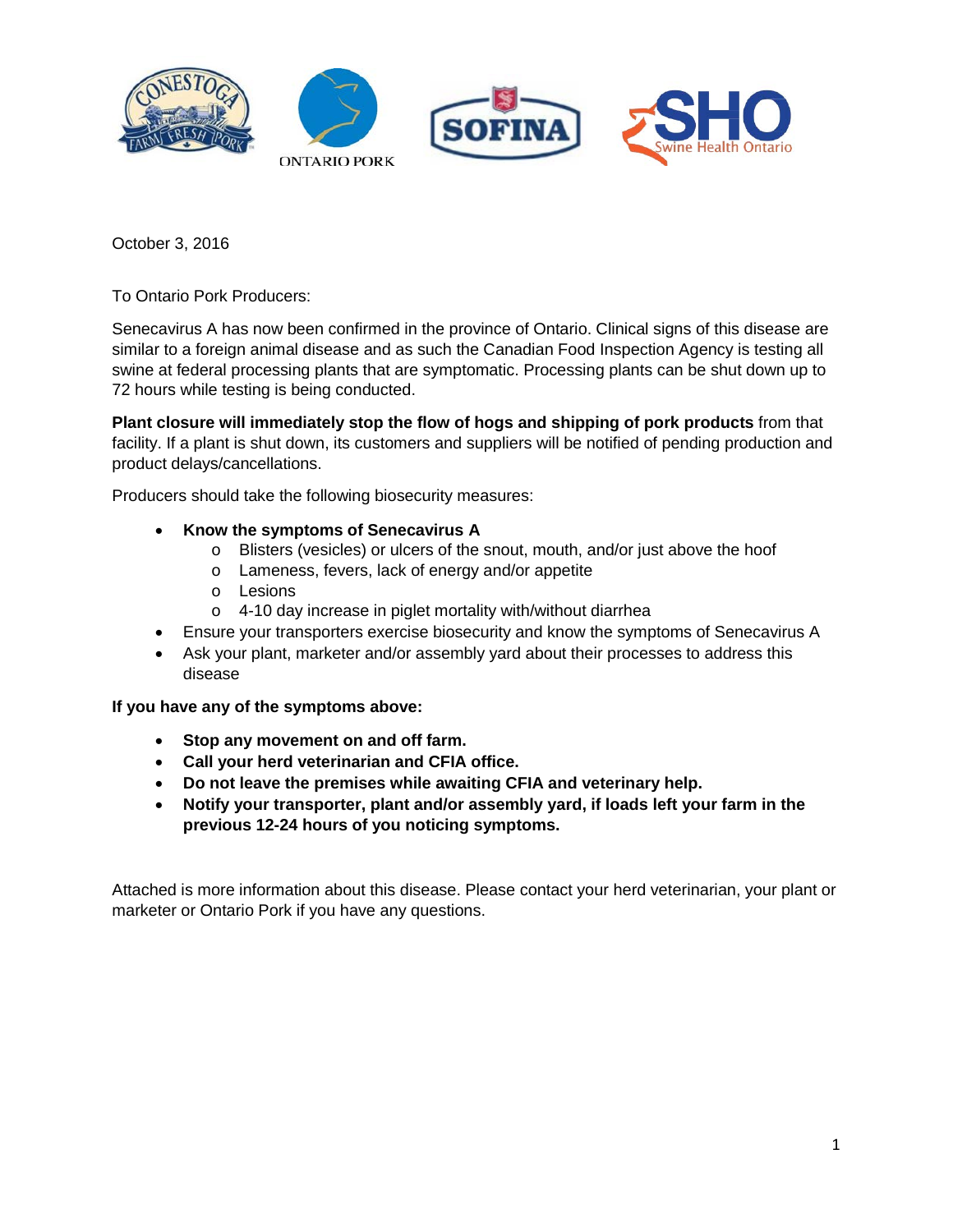# **Senecavirus A: The Facts**

### **What is Senecavirus A**?

Senecavirus is a picornavirus genus containing a single species, [Senecavirus A](http://www.picornaviridae.com/senecavirus/senecavirus_a/senecavirus_a.htm) (SVA) (formerly named Seneca Valley virus*).* It was unknown until 2002 when it was discovered incidentally as a cell culture contaminant. Only a single species is classified in the genus Senecavirus. The family Picornaviridae also contains foot-and-mouth disease virus (FMDV) and swine vesicular disease virus (SVDV).

Senecavirus A has been reported in the United States, Canada, Australia, Italy, New Zealand and in Brazil. Farm outbreaks in the United States have been identified in California, Illinois, Iowa, Louisiana, Minnesota, New Jersey, and North Carolina between 1988 and recently.

Besides affecting animal health, SVA infection is notable because its clinical symptoms resemble those caused by foot-and-mouth disease and vesicular stomatitis viruses. When vesicular disease is observed in Canada and U.S. swine, mandatory reporting and testing of animals for foreign animal diseases are required.

### **What are the symptoms?**

The clinical signs associated with Senecavirus A in pigs include vesicles (blisters) or erosions (results of ruptured vesicles) on a pig's snout, mouth, and/or feet where the hoof meets the skin. There have been reports of unexplained lameness, off-feed events and diarrhea in piglets prior to the emergence of vesicles or erosions in groups of pigs.

#### **What is the virus period or duration?**

Unfortunately, not a lot is known about Senecavirus A in terms of incubation period or duration. Clinical signs closely resemble Foot and Mouth disease and its incubation period in susceptible animals can range from two to eight days, but can be up to twenty-one days post infection with the virus. Infected animals can spread the virus one to two days prior to the onset of clinical signs and for seven to ten days after the presentation of clinical signs.

#### **How is Senecavirus A transmitted?**

The transmission route(s) for Senecavirus A are not well understood. Foot and Mouth is known to spread readily by direct contact with infected individuals, fomites, or exposure to aerosolized virus, but it is unknown if these same modes of transmission also apply to Senecavirus A.

As the virus is a member of the Picornaviradae family excretion of these viruses occurs in faeces, saliva and the presence of a viraemic stage means that blood, meat and meat products and other products of animal origin may be a source of virus with transmission pathways relating to ingestion or inhalation of these secretions, excretions or products, or to fomites contaminated with them. Therefore, although there are no proven transmission routes for Senecavirus A, a range of transmission pathways should be considered until further evidence is available.

Most cases of idiopathic vesicular disease, which is associated with Senecavirus A, seem to occur between spring and fall.

# **Are there any public health concerns associated with Senecavirus A?**

Pork products are absolutely safe to eat. This disease is only infectious to swine and poses no threat to humans.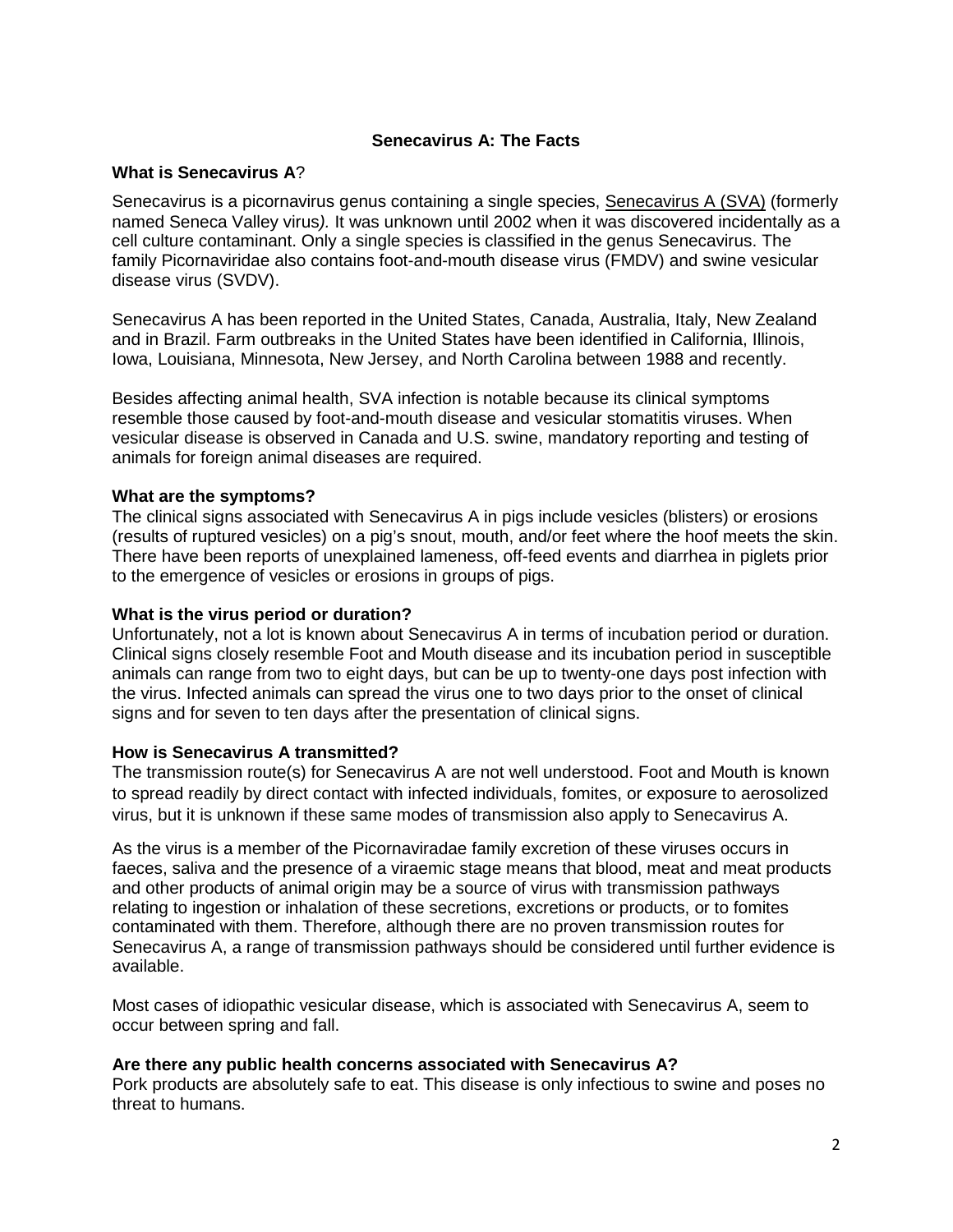## **How did the virus enter Canada?**

It is not it known how the virus arrived in Canada or how long it has been here. The first published case documents that in June of 2007, a ruptured vesicle, was noted on the snout of a pig from a trailer load of Canadian market hogs that arrived at a harvest facility in Minnesota from Manitoba.

In mid-September, 2016 pigs from Canada entered the U.S. with vesicular lesions and as a result were tested at the packing plant. They tested negative for a foreign animal disease. Subsequent loads were then checked at the border and sent back because of lesions. Since then, CFIA has commenced its own sampling and testing to verify that there is no threat of foreign animal disease. There were positive samples of Senecavirus A at assembly yards from Ontario. At this time, no farms have tested positive for Senecavirus A in Ontario or Quebec.

### **What is the Canadian Food Inspection Agency doing to control the disease?**

CFIA has executed its foreign animal disease protocols when dealing with Senecavirus A as its symptoms resemble Foot and Mouth disease. The agency is testing animals that are showing signs of the virus. Samples are sent to the National Centre for Foreign Animal Disease (NCFAD), located in Winnipeg. It is working with all industry groups to establish protocols moving forward.

### **How is Senecavirus A treated?**

Proven methods for prevention and control of Senecavirus A are lacking. Vaccination and elimination have been used to control FMD, which is caused by a similar virus.

- Common industry biosecurity practices should also be in place.
- Senecavirus A is a non-reportable disease in Ontario and Canada and there is no national surveillance program.

#### **What has been the industry's response to the outbreak?**

Assembly yards moving sows across the border into the U.S. are most impacted at this time. Federal processing plants are closely monitoring the situation as any symptomatic animals at the plant would result in an immediate temporary plant closure. The Canadian Food Inspection Agency are testing animals that are showing signs of the virus. The USDA is refusing loads of animals that they suspect may be infected.

#### **What are some of the biosecurity measures being implemented?**

Producers are encouraged to strengthen their on-farm biosecurity protocols that include measures addressing personnel, animal, and supply movements. Trucks, clothing, equipment, boots, and other tools should be thoroughly cleaned and disinfected before allowing them onto the premises.

#### *Cleaning and Disinfecting*

The efficacy of most disinfectants against Senecavirus A is not clearly known.

Because vesicular diseases are clinically indistinguishable, disinfection protocols for FMDV should be followed even if Senecavirus A is suspected. This includes use of: sodium hydroxide, sodium carbonate, 0.2% citric acid, aldehydes, and oxidizing disinfectants including sodium hypochlorite. In Canada, Virocid, Prevail, Synergize and Virkon are known disinfectants for FMDV.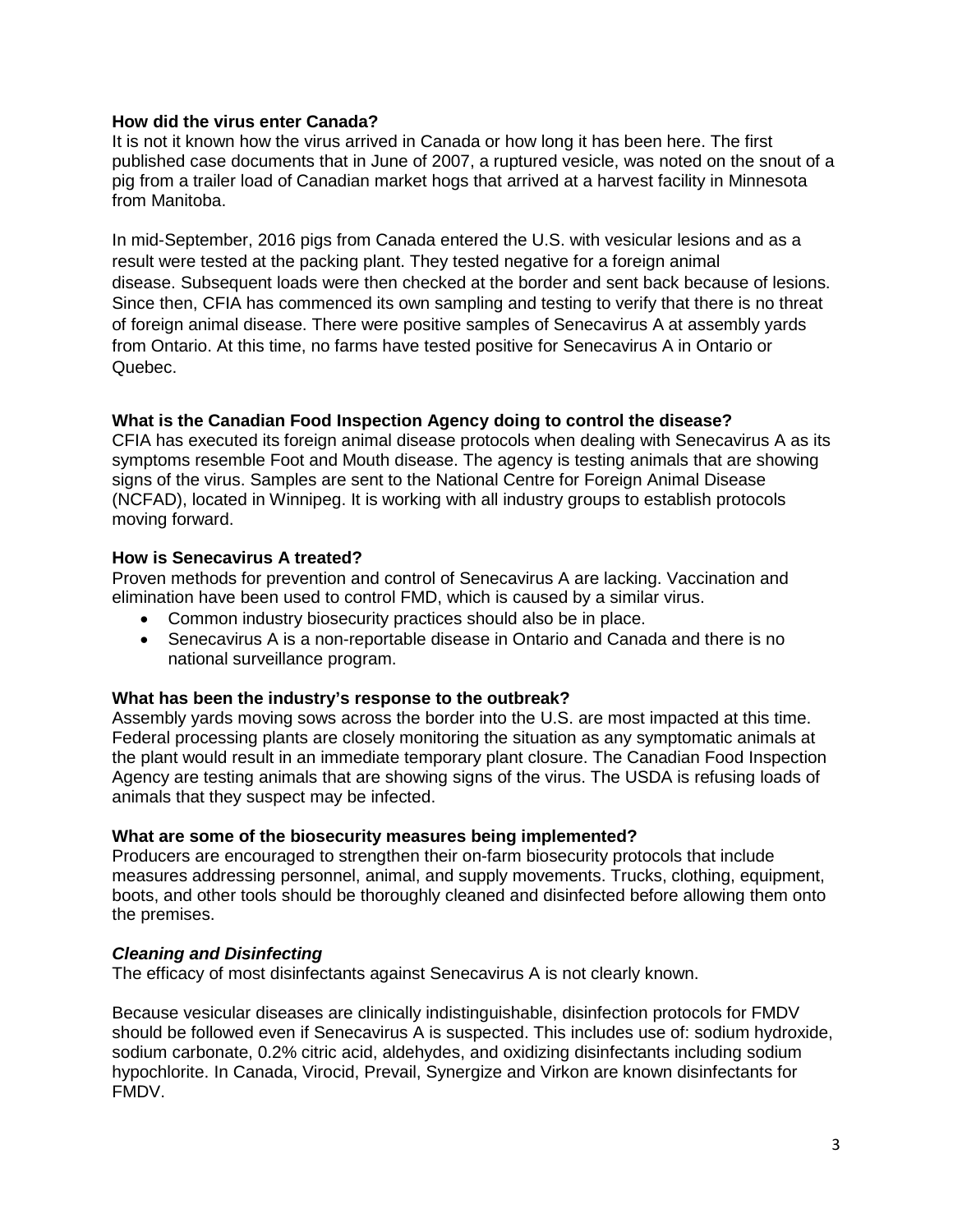Below are EPA-approved disinfectants USDA lists effective for FMD. For all disinfectants, be sure to follow labeled directions:

| Foot-and-Mouth Disease <sup>6</sup> 1677-129 |          | Oxonia Active    | Ecolab, Inc.                         | Hydrogen peroxide<br>Peroxyacetic acid                                                                                                                        |
|----------------------------------------------|----------|------------------|--------------------------------------|---------------------------------------------------------------------------------------------------------------------------------------------------------------|
|                                              | 6836-86  | Lonza DC 101     | Lonza, Inc.                          | Alkyl dimethyl benzyl ammonium chloride<br>Didecyl dimethyl ammonium chloride                                                                                 |
|                                              |          |                  |                                      | Octyl decyl dimethyl ammonium chloride<br>Dioctyl dimethyl ammonium chloride                                                                                  |
|                                              | 10324-67 | Maquat MQ615-AS  | <b>Mason Chemical Company</b>        | Alkyl dimethyl benzyl ammonium chloride<br>Didecyl dimethyl ammonium chloride<br>Octyl decyl dimethyl ammonium chloride<br>Dioctyl dimethyl ammonium chloride |
|                                              | 70060-19 | Aseptrol S10-TAB | <b>BASF Catalysts, LLC</b>           | Sodium chlorite                                                                                                                                               |
|                                              |          |                  |                                      | Sodium dichloroisocyanurate dihydrate                                                                                                                         |
|                                              | 70060-30 | Aseptrol FC-TAB  | <b>BASF Catalysts, LLC</b>           | Sodium chlorite<br>Sodium dichloroisocyanurate dihydrate                                                                                                      |
|                                              |          |                  |                                      |                                                                                                                                                               |
|                                              | 71654-6  | Virkon S         | E.I. du Pont de Nemours &<br>Company | Sodium chloride<br>Potassium peroxymonosulfate                                                                                                                |
|                                              |          |                  |                                      |                                                                                                                                                               |

# **Are there import/export issues?**

Senecavirus A is not a federally reportable disease and does not currently present a risk to our international trade market. However, any vesicular disease in pigs may disrupt production flow if noticed on farms, assembly yards and/or processing plants as a definitive diagnosis is being pursued.

It is important that producers immediately report any suspicion to their herd veterinarian and CFIA so that further investigation can be pursued which may include the CFIA taking samples to ensure rapid rule out of catastrophic vesicular FADs such as FMD.

## **CFIA Offices:**

| <b>Barrie</b>                   | North Bay (Sudbury and Sault Ste. Marie) |
|---------------------------------|------------------------------------------|
| 500 Huronia Road, Unit 103      | Canada Place                             |
| Barrie, Ontario L4N 8X3         | 107 Shirreff Avenue, Suite 103           |
| Telephone: 705-739-0008         | North Bay, Ontario P1B 7K8               |
| Facsimile: 705-739-0405         | Telephone: 705-495-5995                  |
|                                 | Facsimile: 705-495-5998                  |
| <b>Belleville</b>               | <b>Ottawa</b>                            |
| 345 College Street East, Unit 6 | 38 Auriga Drive, Unit 8                  |
| Belleville, Ontario K8N 5S7     | Ottawa, Ontario K2E 8A5                  |
| Telephone: 613-969-3320         | Telephone: 613-773-8660                  |
| Facsimile: 613-969-3721         | Facsimile: 613-773-8672                  |
| <b>Brockville</b>               | Peterborough                             |
| 300 Park Street                 | 163 Simcoe Street                        |
| Brockville, Ontario K6V 2J1     | Peterborough, Ontario K9H 2H6            |
| Telephone: 613-342-3682 /2740   | Telephone: 705-742-6917                  |
| Facsimile: 613-342-3306         | Facsimile: 705-742-8676                  |
|                                 |                                          |